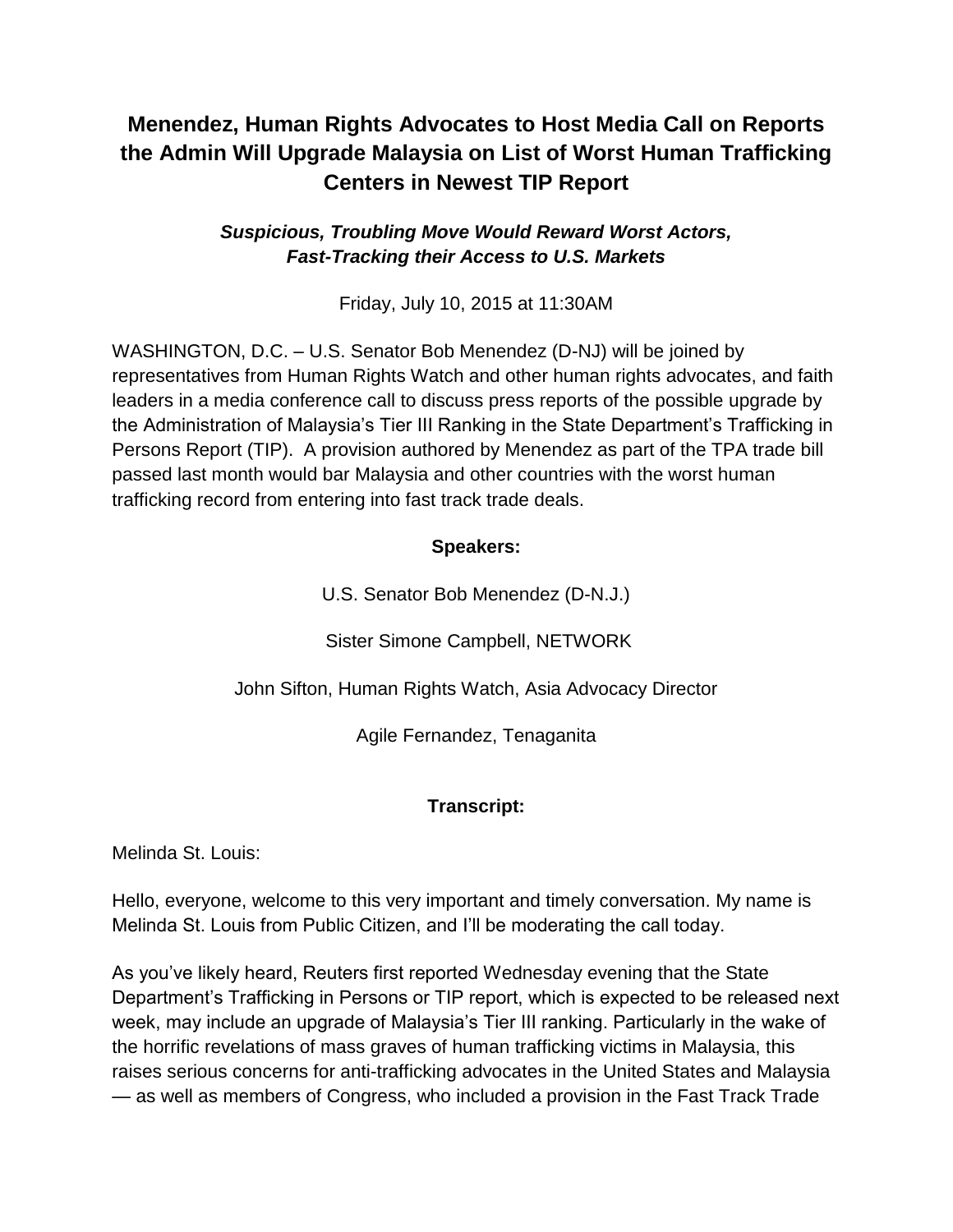Promotion Authority bill last month that would bar Malaysia and other Tier III countries with the worst human trafficking record from entering into Fast Track trade deals.

We are very pleased to have with us Senator Robert Menendez to be able to talk with us today as well as human rights advocates from the United States and Malaysia to respond to the news of Malaysia's possibly upgrade in the TIP report.

This conversation is also timely, as the House and Senate are set to convene a conference committee on a Customs and Enforcement bill that could weaken a strong anti-trafficking provision that is in the Fast Track law.

So first, I'm honored to introduce Senator Robert Menendez from New Jersey, who has been a leading voice in Congress on these issues. Senator?

Senator Robert Menendez:

Thank you, Melinda. Thanks to Public Citizen for their advocacy on this and so many other issues. To all the others on the call, Sister Simone, John Sifton and Agile Fernandez, thank you all for joining us as well.

Earlier this year, on February 4th, the Foreign Relations Committee under the Chairmanship of Chairman Corker had two important hearings on human trafficking. On April 22nd, Congressman Chris Smith of New Jersey held a House subcommittee hearing examining the State Department's Trafficking in Persons report, emphasizing in that hearing the need to maintain the integrity of the Tier ranking system. And on that same day, the Senate voted 99 to 0 on April 22nd for the Justice for Victims of Trafficking Act, authored by Senator Cornyn.

Later on that day on the Finance Committee, of which I am a member, a bipartisan group of 16 senators voted for my amendment to prohibit Fast Track procedures from applying to any trade agreement with a country as Tier III — Tier III being the worst ranking possible. That amendment passed the Senate and the House as part of the TPA bill the president just signed. I relate that history because this is an issue of clear bipartisan priorities and principles.

Now, I am concerned when I hear the news reports from Reuters and others that, in fact, Malaysia might very well be raised to a status which at this point, from everything I understand, has no reason to be raised. As recently as April 17th of this year, the United States Ambassador to Malaysia said that the Malaysian government needs to show greater political will when prosecuting human traffickers and protecting their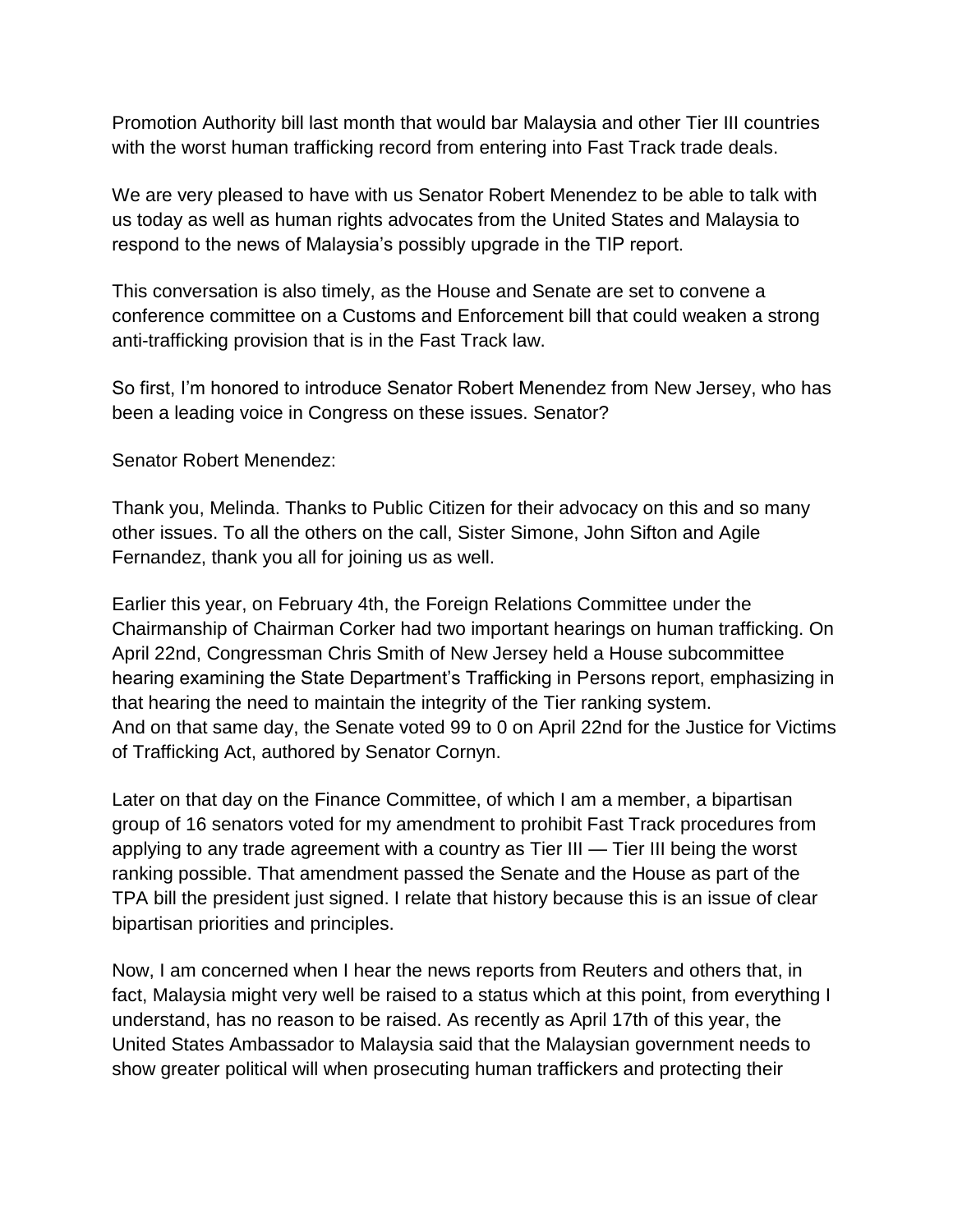victims if the country hopes to improve on its current lowest ranking in the TIP report. So, that's just a couple of months ago.

The TIP report is published annually in June. With the exception of the first report, all subsequent reports until this year were released in June. On June 1st, the Assistant Secretary of State for Population Migration and Refugees, Anne Richard, said that quote, "The 2015 TIP report covers until March of 2015, which means that Malaysia's handling of the Rohingya refugee crisis will only be reflected in the 2016 report."

Now we hear this year's Trafficking in Persons report, already passed due, may very well give Malaysia an upgrade to Tier II. Now if that is true, that looks to me like a cynical maneuver to get around the clear intent of Congress, with no regard for the effect on a key document, a key tool of our country's human rights policy.

So I'm leading a letter from the Senate to Secretary Kerry, stating our shock at this development. I have put in a call to him. I know he's in the midst of the Iran negotiations, but I have put in a call to him on this issue. I plan to speak with him in person as well. I raised this with Ambassador Froman just yesterday as he was before the Senate Finance Committee in a private session.

And I worked in good faith with the Administration, with the help of groups like many of those on the phone, to modify the categorical ban on Fast Track for Tier III trafficking countries. The goal was to take the full weight of the whole TPP deal off the fragile TIP report process. The integrity of America's international human rights reputation, in my view, is at stake. And instead of choosing the route that we worked out together — a written attestation by the President that Malaysia has taken concrete steps to deal with their very serious human trafficking problems — they appear to be giving Malaysia a sweetheart deal.

They put extra time on the clock for Malaysia to put some promises on paper. We don't know for sure what they plan to count as progress, instead of taking the time for Malaysia to demonstrate real action. And I think that in addition to the fact that Malaysia obviously needs to earn its way into Tier II, that the undermining of the TIP report is an incredibly, incredibly dangerous proposition as it relates to our ability to promote our efforts globally against human trafficking and for human rights. And with that, I appreciate the opportunity to speak with all of you.

### St. Louis:

Thank you, Senator Menendez. Next, I'm pleased to introduce Sister Simone Campbell, who is the Executive Director of NETWORK, a Catholic social justice lobby. She's a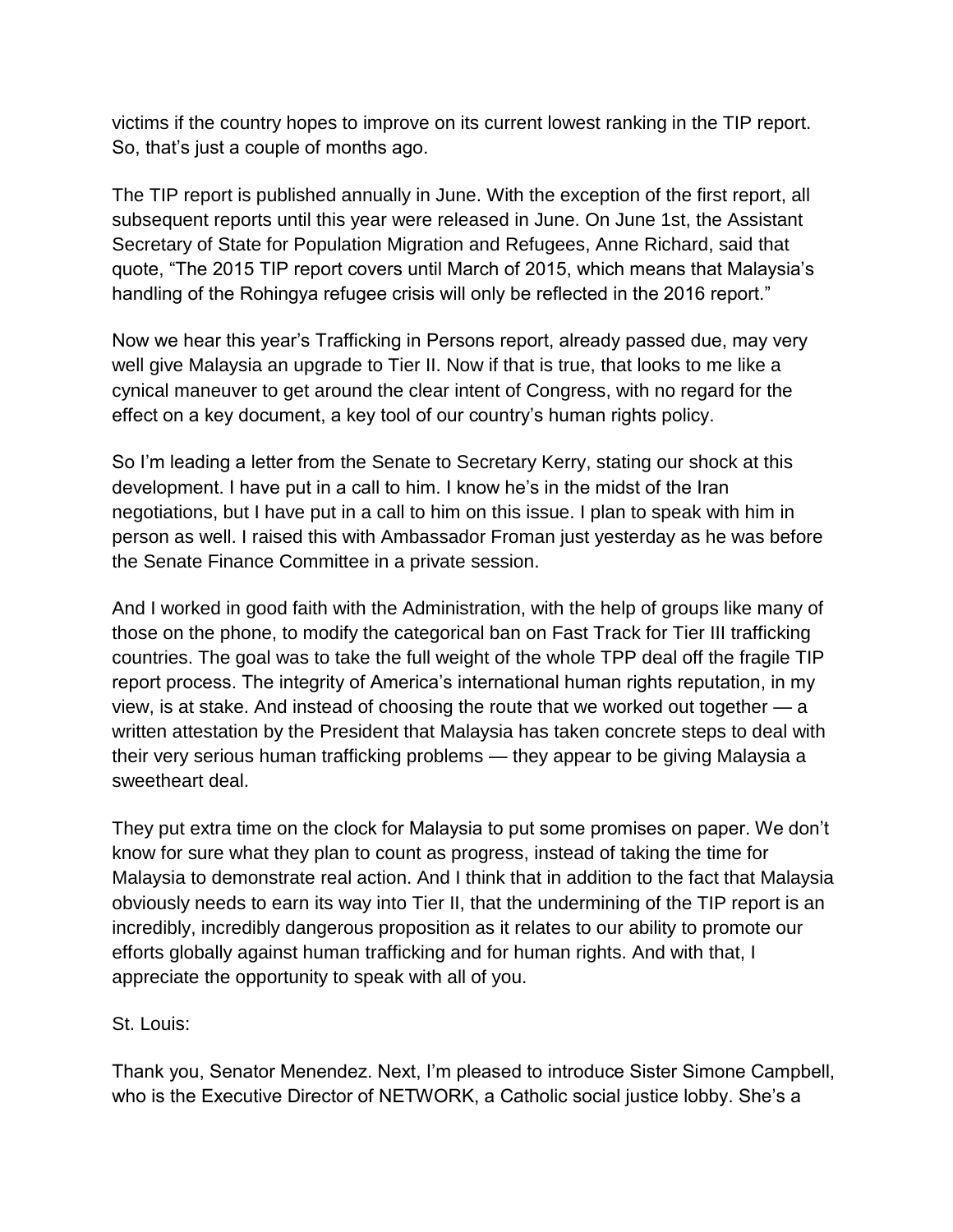lawyer and advocate on a range of social justice issues and is well known for her crosscountry "Nuns on the Bus" tours. Sister Simone?

Sister Simone Campbell:

Thank you so much. It's an honor to be on this call, and I'm so grateful to Senator Menendez for his key leadership on this issue, and to the other organizations that we stand with. You will hear about the actual impact in Malaysia, but what I want to list out is the moral consequence of moving in any direction that gives permission for human trafficking.

People of the United States find human trafficking horrifying. In fact, I've found that many people find it hard to believe that it is such a big problem in our world. But when the graves of almost 150 trafficked people were found in Malaysia in May, I think it stirred the world's conscience — that conscience that we need to keep alive in our nation.

We in the United States have been a leader in promoting the dignity of all human beings in the globe. And right now, this potential raising of Malaysia's category from a III (a bad actor category) to a II (only a moderately bad actor category) seems to me or appears related directly to our trade negotiations, where trade and the economy trumps human people's lives.

That is wrong. It is not the way forward. And we at NETWORK are working valiantly to ensure that we stand strong for the dignity of all people in our globe.

Pope Francis recently said, and I quote, "People of goodwill, whether or not they profess religious beliefs, must not allow these women, men, and children to be treated as objects, to be deceived, raped, bought and sold and resold for various purposes, and in the end either killed or left devastated in mind and body, only to be finally thrown away or abandoned. It is shameful, and we must stop it."

That's where we are now. The United States has led in calling out global behavior that is wrong, that is exploitative of people. We cannot back away from that now because of some economic benefit that we might gain in this spurious trade agreement.

As a person of faith, I say no. We must stand with the moral clarion call of respecting all lives, caring for our people, ensuring that we are leaders in the world — not just militarily, but in the human rights, the human dignity that we know is essential for a quality life for everyone.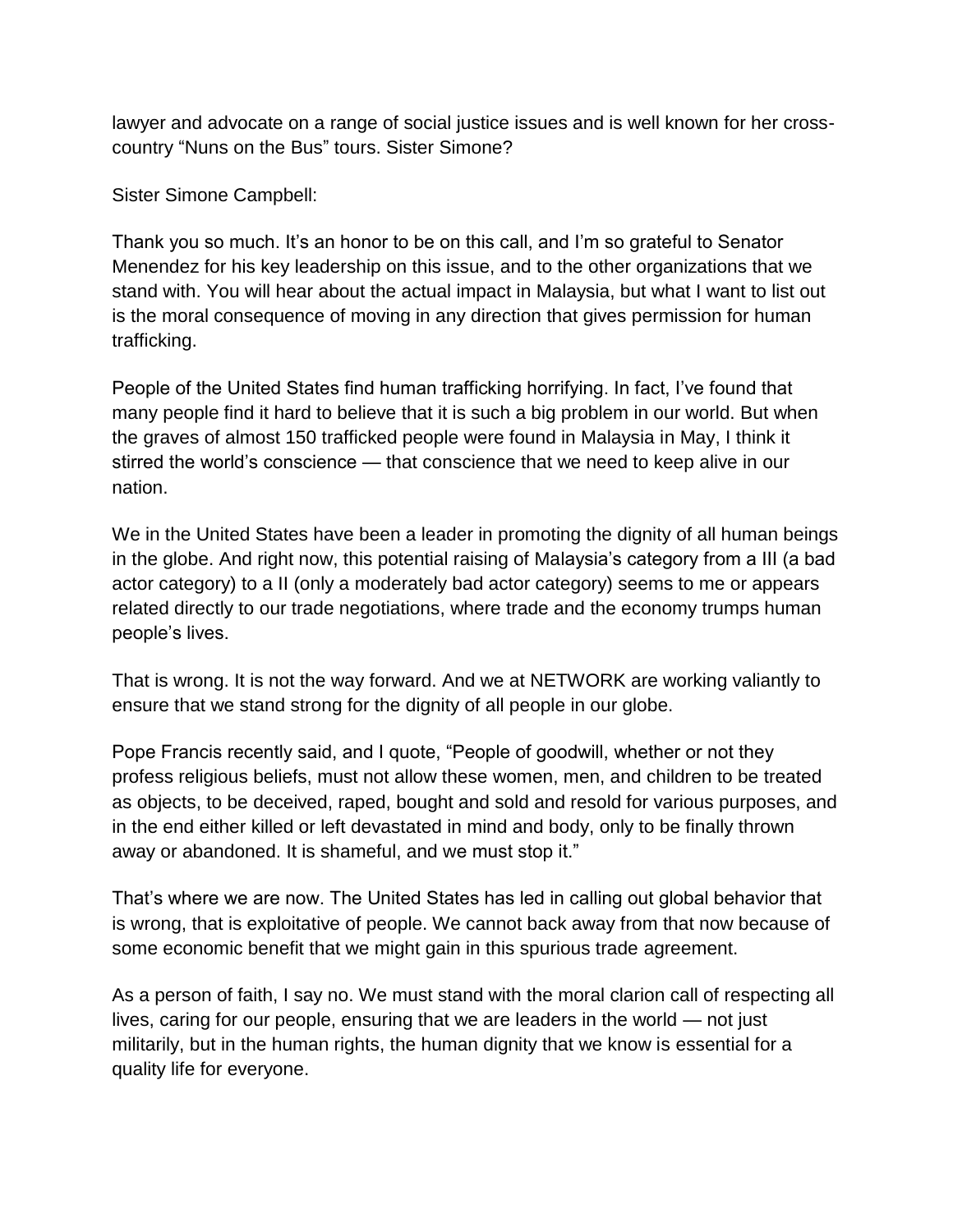So I urge the State Department as they process this to make sure there is no change in the rating of the Malaysia, as long as there has been no change in Malaysia's actions, not just words. And I'm very grateful for this opportunity to speak with you today. Thank you so much.

St. Louis:

Thank you, Sister Simone. Next, I am glad to introduce John Sifton, who is the Asia Advocacy Director of Human Rights Watch, who has been following this issue closely as well.

John Sifton:

Thank you. I wanted to start with some basics on the factual situation, in case there are any journalists out there who are not familiar with Malaysia's trafficking record. Just a quick review:

There are refugees from Burma who are fleeing violence and persecution, who will pay anything and do anything to get away from that persecution, with the end result that they end up in situations of forced labor or essentially an involuntary detention where they're forced to work or worse.

There are people who are seeking better economic livelihoods who sign up to work as domestic workers or factory workers who end up losing their passports — not losing their passports, but having their passports taken from them by traffickers. Or who are put in a situation of wage bondage where they cannot seem to make enough money to pay back the hefty fees they pay in order to be placed in employment in Malaysia.

And you have other types of situations, including on the fishing industries and boats that are run by the Malaysian seafood industry.

The bottom line is that there are millions and millions of migrant laborers and refugees in Malaysia and many of them — although it is difficult to know the number — many of them are in situations of forced labor which meet the legal definition of human trafficking.

Malaysia has done very, very little to combat this scourge. That's why they were placed on Tier III. They have done very little since being placed on Tier III to warrant an upgrade.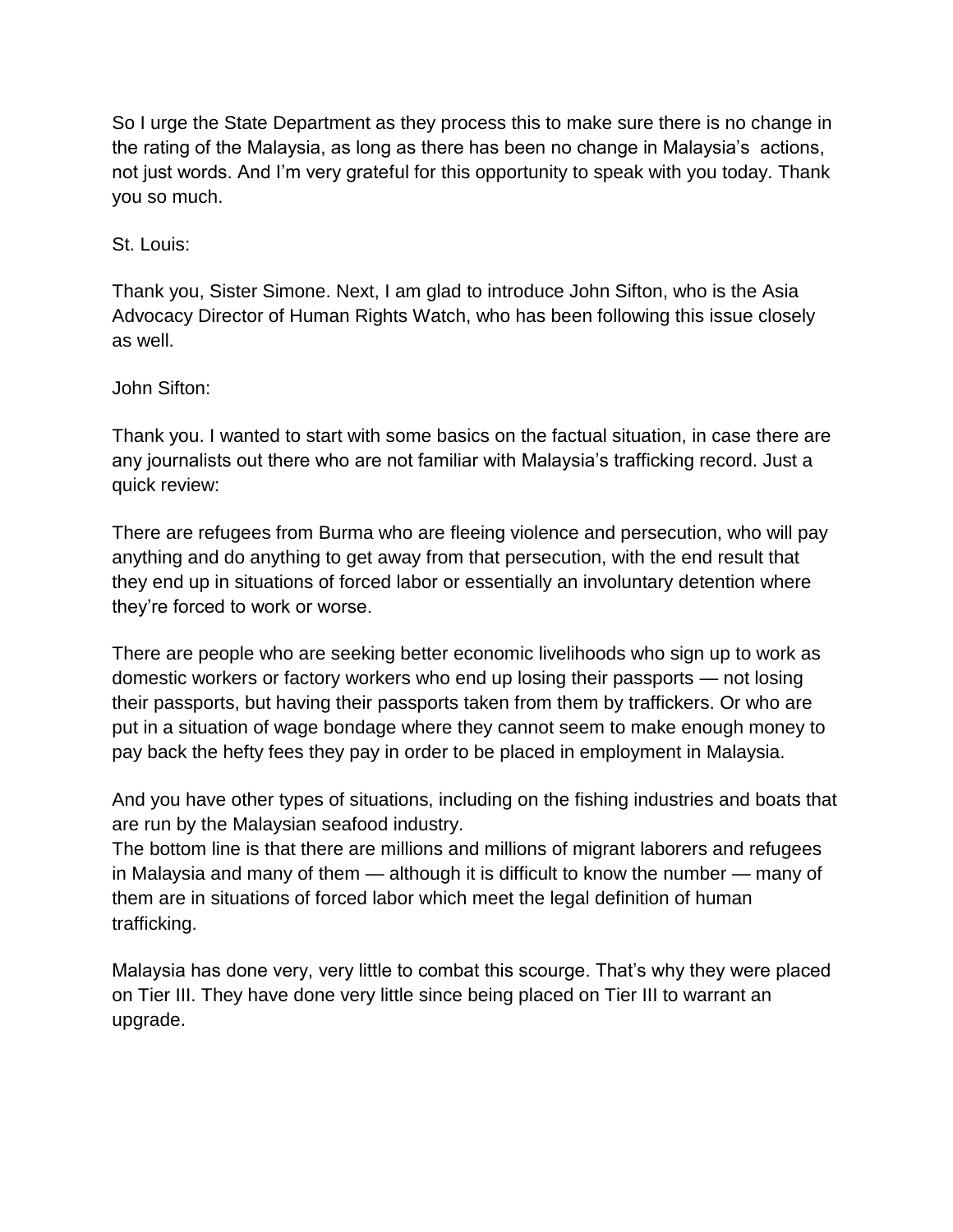This is not a controversial point. Nobody in the State Department could look at me with a straight face and lay out the steps Malaysia has taken that would warrant an upgrade to the Tier II watch list. It would be a comical attempt if they attempted to do that.

That is why we are so shocked by reports that Malaysia may be moved to Tier II watch list. The State Department is telling journalists that a final decision hasn't been made. If so, that's great. What we want to say is, whatever's going on here, it's important that the message be strong from the human rights community.

The message we want to get to the State Department is this: If Malaysia is moved to Tier II watch list, we will view that decision as so extraordinarily unwarranted, that political interference can be presumed.

Let me make that clear. It is the presumption that in a case like this, where the facts are so clear, that political interference has been brought to bear on the decision that was supposed to be made according to criteria set by Congress.

Congress wrote a law telling the State Department to write this report. There are criteria for how it is to be written. The State Department has its own criteria for how decisions are to be made. If there is an upgrade, those criteria will have been discarded, which means that something has gone wrong, deeply gone wrong, with the integrity of the process — so much so that we would urge Congress to investigate. We would urge the Inspector General of the State Department to look at what's going on.

A statute was passed and the State Department is in the wrong if this happens, hypothetically. It is a very serious matter, if this happens. It's not just about the integrity of the process. It raises questions about the integrity of the State Department officials who are responsible for writing this report.

Now, it may be that the people who are actually responsible for writing this report had Malaysia staying at Tier III and political interference was brought to bear from higher levels. If so, an investigation or some sort of an analysis of outside actors is warranted to find out what happened.

Now, on a personal level, I want to emphasize, I don't assume that these reports are necessarily accurate. It may be that this is all a misunderstanding. There are lots of reasons things leak in Washington — sometimes mistakes, sometimes exploratory test balloons.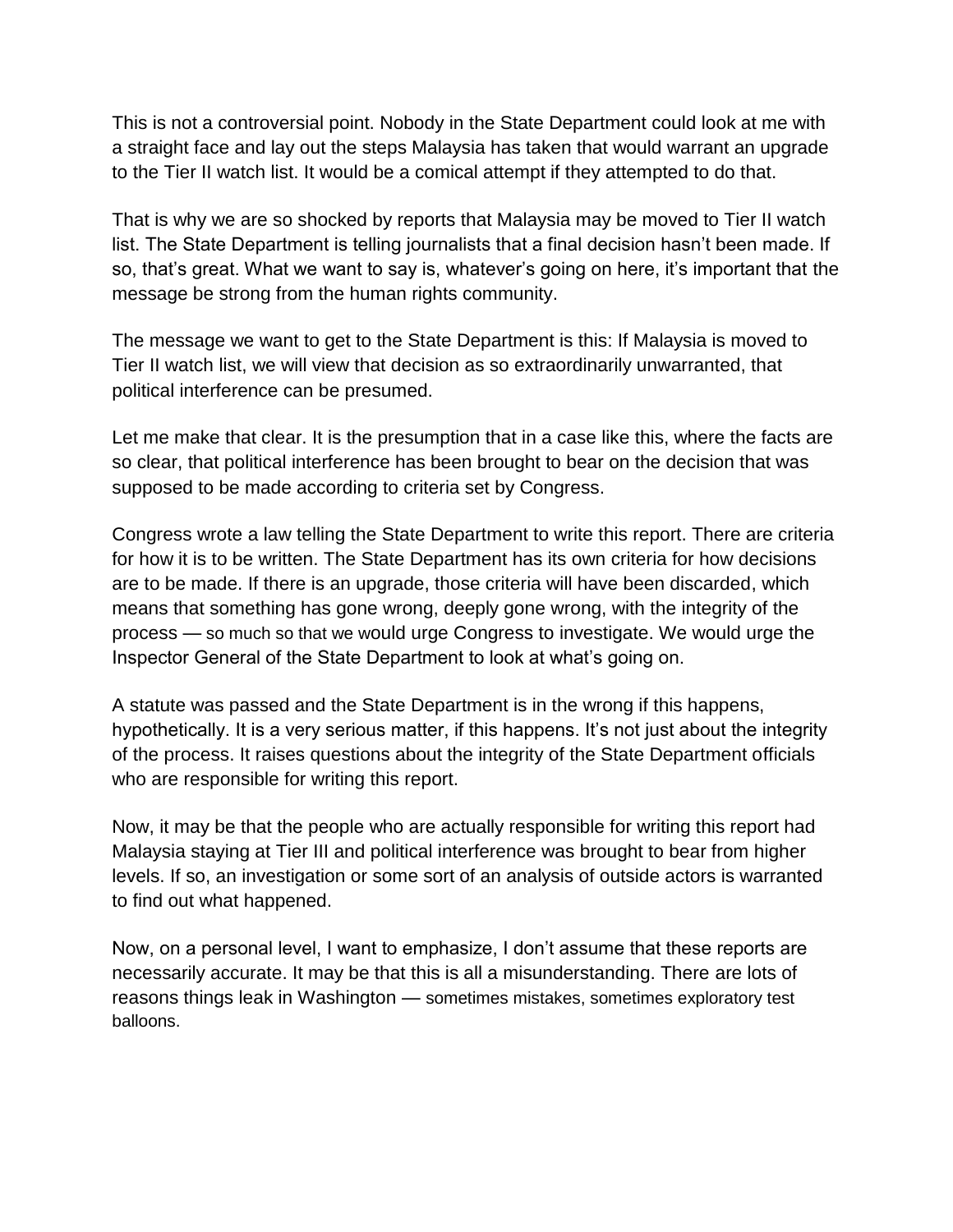Whatever the case is now, it is absolutely imperative that the State Department listen to the outcry since the Reuters report broke on Wednesday night and make sure that this process goes through with the integrity it deserves.

Malaysia doesn't deserve the upgrade. There are other ways to work around this if the TPP is so important. We don't want the Trafficking in Persons report and the integrity of the process that leads to it to be damaged just because of a need to reach a final decision on the TPP.

A final note about Malaysia, as some of you do follow Malaysia know, the Prime Minister of Malaysia is in political and legal trouble right now and is frankly in little position to finalize a final TPP later this month in any case. A worst-case scenario I can imagine is that the upgrade occurs and yet Malaysia is not signing a TPP this month. And if that's the case, then we have to ask ourselves, why so much damage was done to the integrity of the process for so little cause? So I'll leave it there and wait for questions.

### St. Louis:

Thank you. Thank you, John. Finally, we're very pleased to have with us Ms. Agile Fernandez, who is the director of Tenaganita, which means "Women's Force." Since 1991 this organization has provided legal services and conducts advocacy on behalf of migrant victims of abuse, trafficking victims, refugees and asylum seekers. It's awardwinning and Ms. Fernandez is also a consultant for Anti-Trafficking in Persons and provided input to the State Department's TIP report from Malaysia. Ms. Fernandez?

#### Agile Fernandez:

Thank you, Melinda. And I shall say good morning to Americans while we say goodnight to Malaysians.

In terms of the whole TIP report, we understand the speculations in both our media and the overseas media is that Malaysia will be upgraded to Tier II. But this is speculation, and we are waiting for the release of the report next week.

But however, we would like to reiterate here that if Malaysia is upgraded to Tier II, then we see that as an adulteration of the TIP report for financial gains. We ask then, what is the difference between human traffickers and trade supporters who are supporting deplorable rights record which is being pushed under the rug because of trade deals like the TPPA?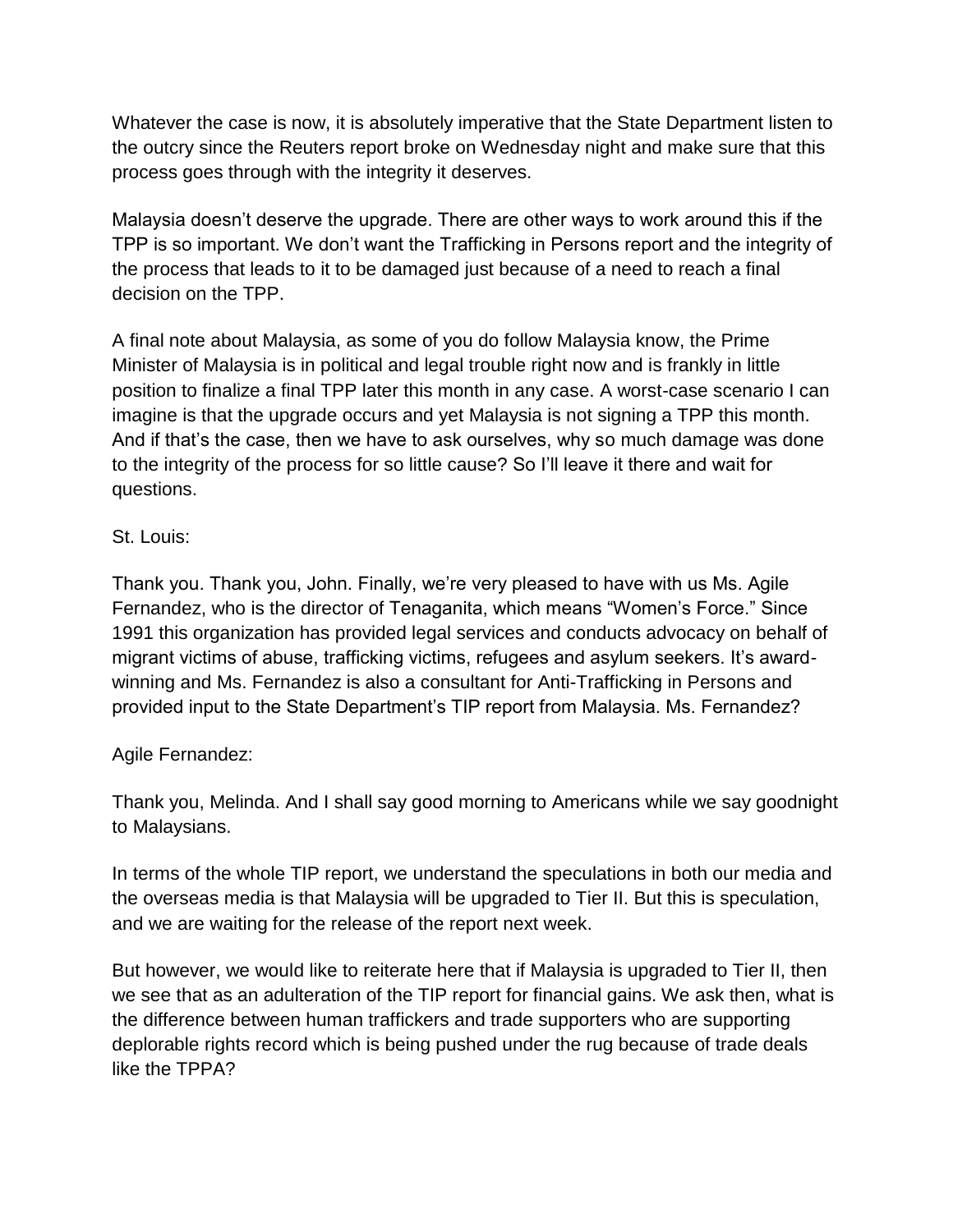For us, it is simply unacceptable. And Tenaganita will then wait to see what the official report says. But if it is so and true, then it is very clear that trade is more important to the United States of America than the issue of human slavery.

Tenaganita will not compromise on human rights. Every day we are dealing with trafficked victims. It is heartbreaking. While on the other hand, we see traffickers who are roaming free. Convictions are low, as we know the track record is.

Over the years we have seen that Malaysia has not fully given its support and political will to combat human trafficking. We say that nothing, no one and no state should become a barrier to accessing justice for victims of trafficking. We hold very close to our hearts that a country's worth is measured by the track record of good governance, transparency, corruption-free, and independent justice system, and a good human rights record.

I know that earlier on, there were questions of talk about the discovery of the mass graves and the boat people tragedy. The last three days we had a regional conference in Kuala Lumpur looking at this whole crisis that is at our doorstep. We together say that again we have seen a lack of promise on human rights.

Now I understand that the TIP cut-off prevents March, and the whole crisis of the boat tragedy happened in March, so it will not be taken into account. However, we want to reiterate that Malaysia really has not showed much life, power, political will, and has been so far low convictions. We are still grappling with a lot of coming together and working together, while on the other hand that the U.S.A. has given lots of support in terms of training officials and combining how officials with the government and NGOs can work together. But it has not really taken off in the real sense.

So we will wait. We are actually waiting for next week's release to see where we stand. Then we will definitely make a proper release from this side.

St. Louis:

Thank you very, very much, Ms. Fernandez for taking the time. I'd like to thank all of our participants: Senator Menendez, Sister Simone, John Sifton, and Ms. Agile Fernandez.

Before I open for questions, I'd like to mention that several faith organizations are also poised to send a letter to the U.S. Congress. Probably within an hour after the call, we can make that available. And also, there's a statement from a Malaysian member of Parliament, Charles Santiago, that we can also make available if that is of interest.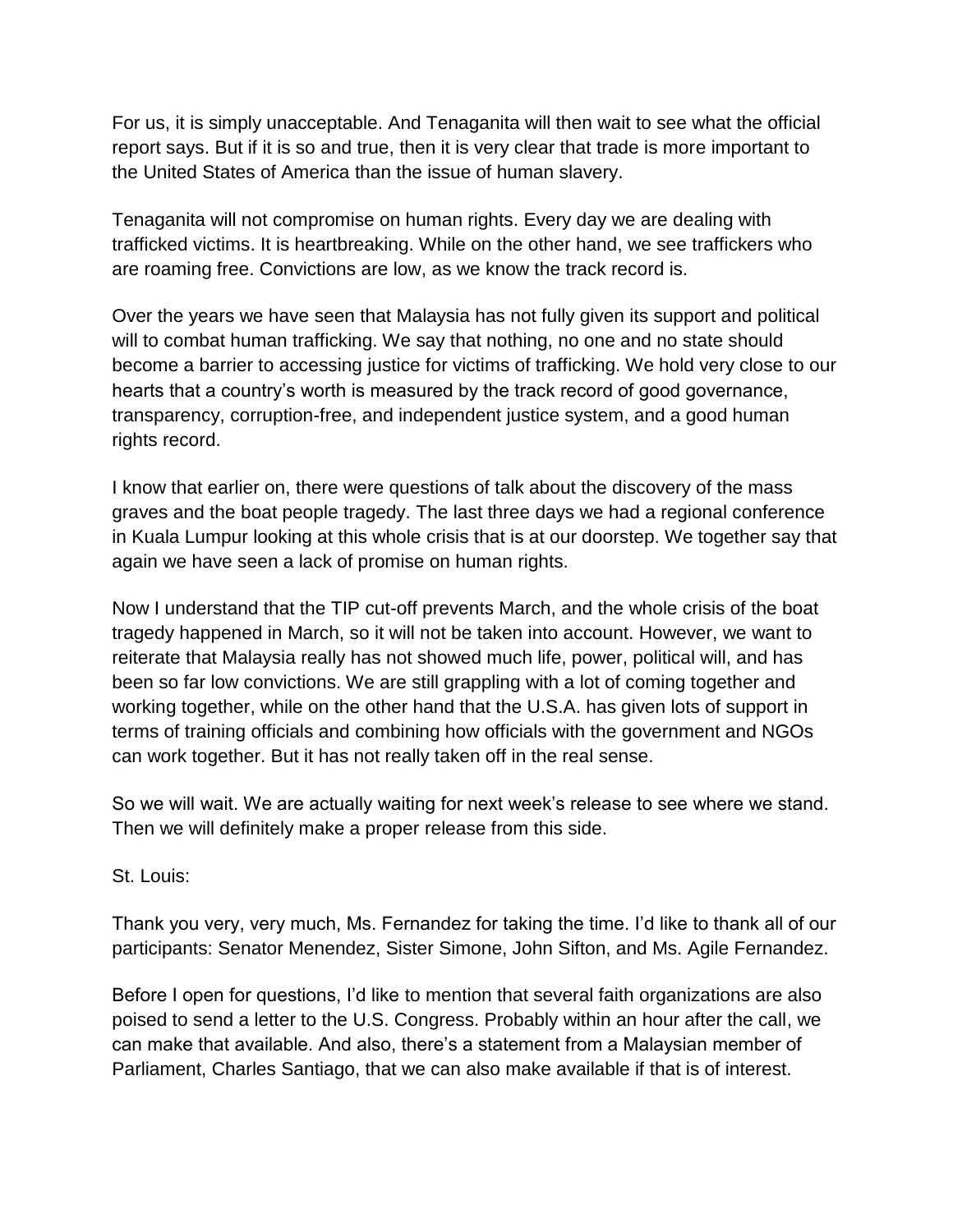Now I'd like to open it up for questions.

Zach Carter, *Huffington Post*:

Hi everybody, thanks for doing this report. I guess this question is for Senator Menendez, but anybody else who knows, feel free to chime in as well. The State Department was supposed to issue an interim TIP report in February to the Foreign Relations Committee in the Senate. Did that ever happen?

Sen. Menendez:

Not to my knowledge.

Zach Carter, *Huffington Post*:

Okay, thanks.

Ryan Rainey, *Inside U.S. Trade*:

Thank you very much for taking my question. Senator Menendez, you mentioned that you met with Ambassador Froman and other members of the Finance Committee. I was just hoping you could elaborate on what Ambassador Froman said on this specific issue and the reports. And I also wanted to know, in addition to writing letters and meeting with the Secretary of State, are there any legislative ideas that you have, maybe in the Customs Conference, maybe if the TIP report does indeed put Malaysia on the Tier II watch list that you plan to go through with. Thank you.

Sen. Menendez:

Well as to the first part of the question, of course Ambassador Froman isn't the author of the TIP report — that comes from the State Department — but I wanted him to know that if the reports are true, then not only would it undermine the TIP report as a powerful tool to work globally to combat human trafficking, but that it would also undermine credibility on other issues like environment and labor rights, because if you can manipulate Malaysia to a better standing than it deserves based upon its actions, then there are other elements that members are concerned about — whether it be environment or labor or other human rights issues — in order to accommodate the desire to have a particular country in the trading bloc.

So I said that undermines not only the human rights aspect, which first and foremost is my concern, but also undermines other elements. He said "Well look, I can't speak to the TIP report because I don't have it. I'm not the author of it, nor do we generate it."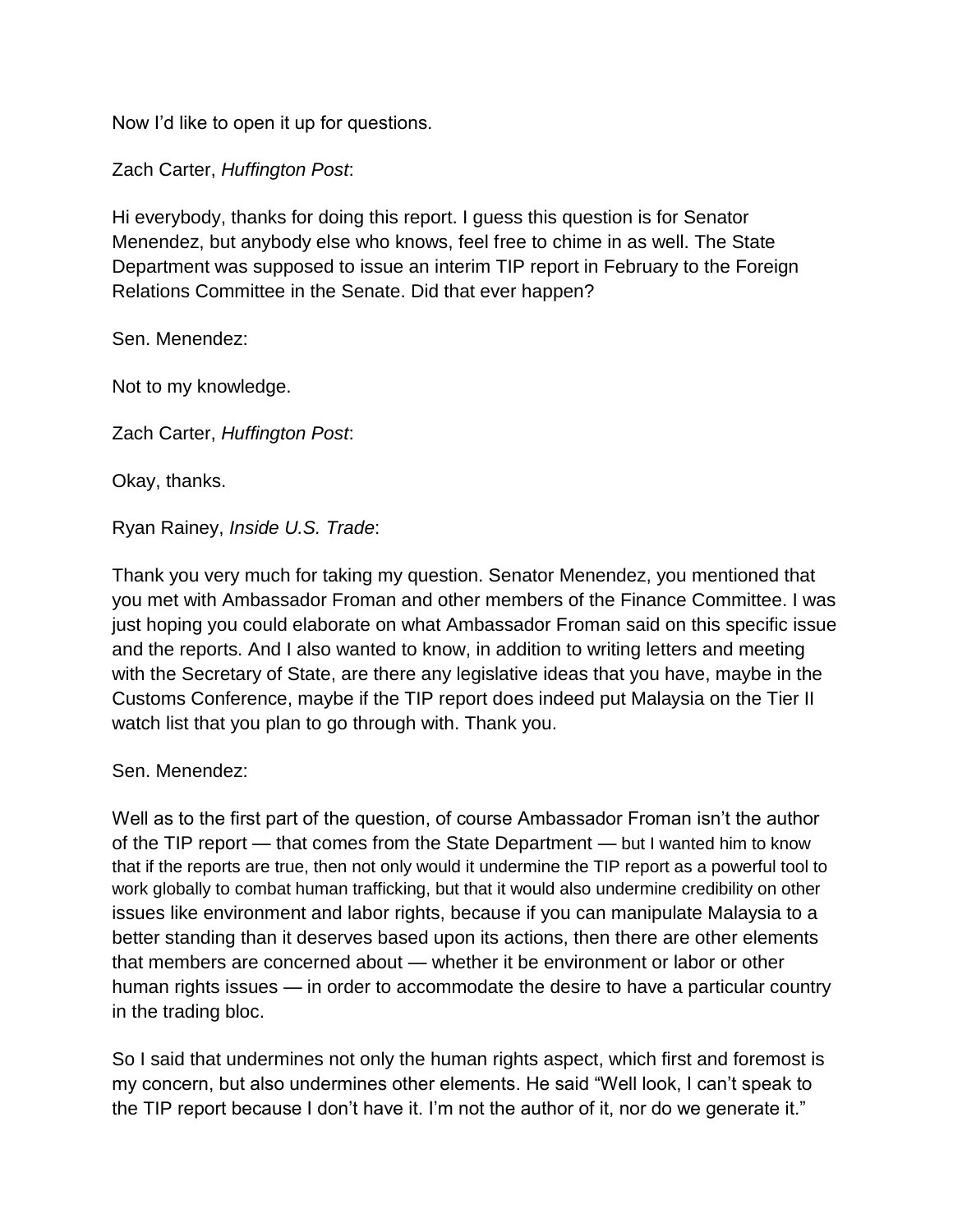The only thing he mentioned about Malaysia is that they just I think in the last few days passed a law on human trafficking, but as I reminded him, there are plenty of laws on the books. Malaysia has a terrible record of any enforcement mechanisms or actual enforcement, and so I don't care how many laws are passed. This is a constant element of trade issues that enforcement is as important — if not more important — than any particular law that might be passed. So that's the part on Malaysia.

As it relates to any legislative actions, look, first we will wait for the TIP report to be issued. As John Sifton said, I hope, I really do hope that these reports are wrong. But if they are right, then we will look to talk to the conferees to see what we can do as it relates to keeping the original stronger language in, because if they're going to manipulate the report, then I want the highest standard available to us to deal with any trafficker, any country that's involved in trafficking, and to see what other results we can get. But I'll wait for the actual report.

### Sifton:

I would just like to add that the way the process is supposed to work is that you merit an upgrade, not by taking one or two actions, but by making significant progress over a period of time. And any record, whether it's a human rights record or a sports record or any kind of record, is something that has to be built up over time. You can't just pass a law or do a single item, whether it's before or after March of this year. You have to demonstrate progress on a number of fronts over a sustained period of time, and that is the thing that Malaysia has not done. Not even close. This is not a gray area.

### Sen. Menendez:

Just to piggyback on that, one final comment on what John just said. If on April 17th of this year the United States Ambassador to Malaysia says that the Malaysian government needs to show great political will in prosecuting human traffickers and protecting their victims if the country wanted to improve its standing, well April 17th was less than three months ago. So that's not possible that any meaningful actions were taken that would meet that standard as described by John or as described by our own US Ambassador.

### Rachel Oswald, *CQ Roll Call*:

Hi, thank you for organizing this call. My question is for Senator Menendez. Recognizing Senator Wyden is going to be one of the conferees on the Customs Bill, and that he cosponsored the modification with you to your original human trafficking amendment language, have you spoke with him about your concerns? Do you have a sense of what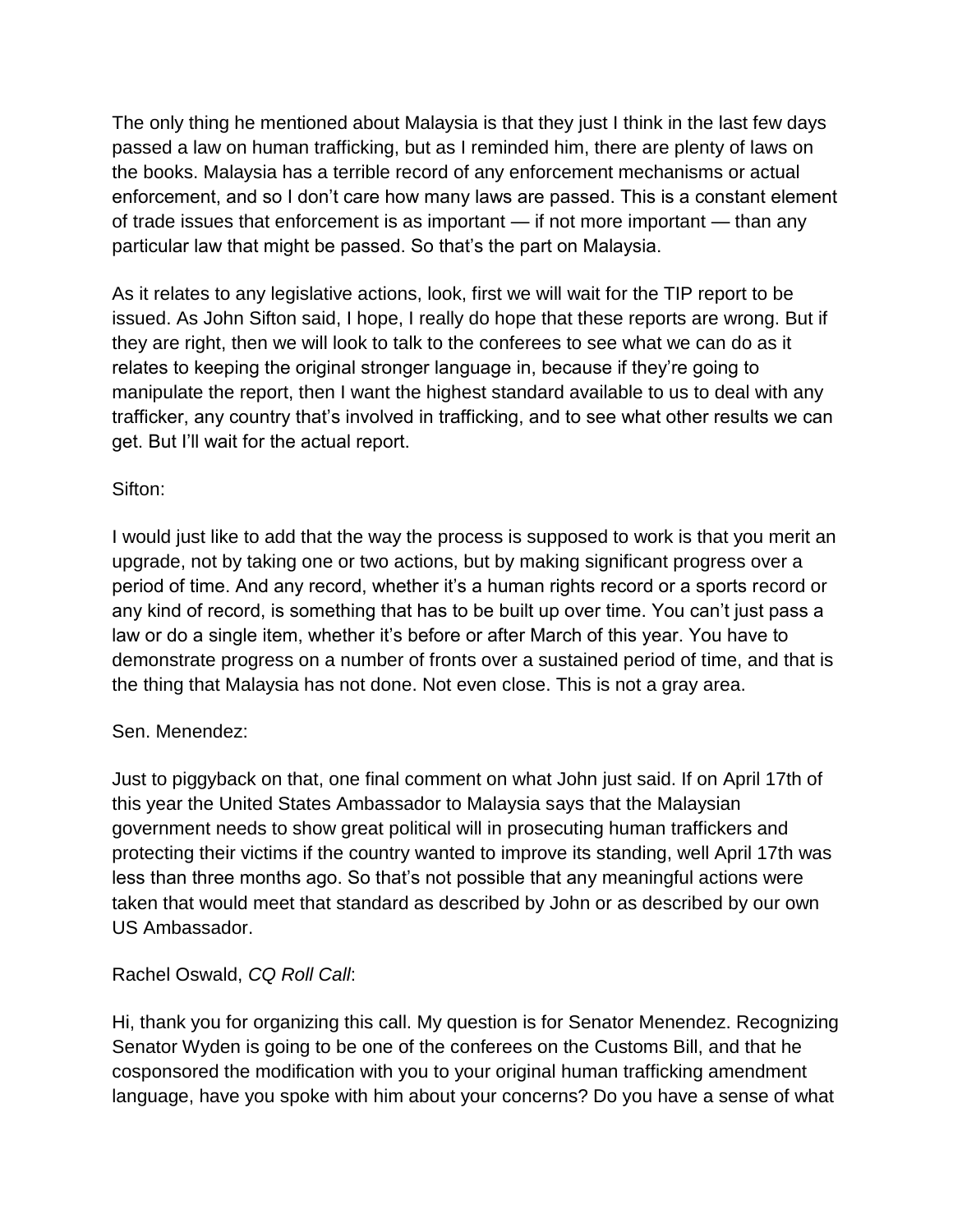steps he will take? Could you elaborate on that? And also you said you were circulating a letter to Secretary Kerry. How many Senators have signed on at this point? Thank you.

### Sen. Menendez:

Well, the letter that we just began when I couldn't get the Secretary on the phone, so I don't know yet how many signatories will get on it. But considering the vote that we had on the Senate on human trafficking, considering the 16 votes we had in Finance Committee on this issue, I think we'll get a healthy numbers number of Senators, and of course the timeliness of it mitigates our timeframe to get as many signatures as possible, because we want to get the letter to the Secretary before any report is issued.

As it relates to Senator Wyden, I can't speak for him, but we were together when I made these comments to Ambassador Froman, and he did express concerns about it. What he will or will not do is something you'll have to ask him.

### Howard Lefanti, *Christian Science Monitor*:

Hi, yeah, thank you very much. I really had my question answered. It had to do with the calendar and the State Department's claim that this report only really address up to March, and that that wouldn't include the news, the revelations of the mass graves. I take it from what Mr. Sifton just said that that is sort of immaterial, that regardless of that, as you said, Malaysia hasn't even been close to making the improvements over the last year that would be required.

### Sifton:

Yes, that is correct. Again, I want to emphasize, it is not a gray area. If they upgrade, something has gone wrong. It is a political interference. It is not a stretched rubber band; it's a broken rubber band.

#### Martha Mendoza, *Associated Press*:

Hi, this is Martha, I have two separate questions, and I'm going to ask them both and let you answer. The first is that there hasn't been a US ambassador for TIP since Ambassador CdeBaca left last year. Do you think this has any impact on TIP office's ability to advocate within State? And my second question is we are talking about Malaysia, but there are other Tier III's from 2014 in Asia. I'm hearing a lot of strong feelings about what you think should happen to Malaysia, but what about Thailand,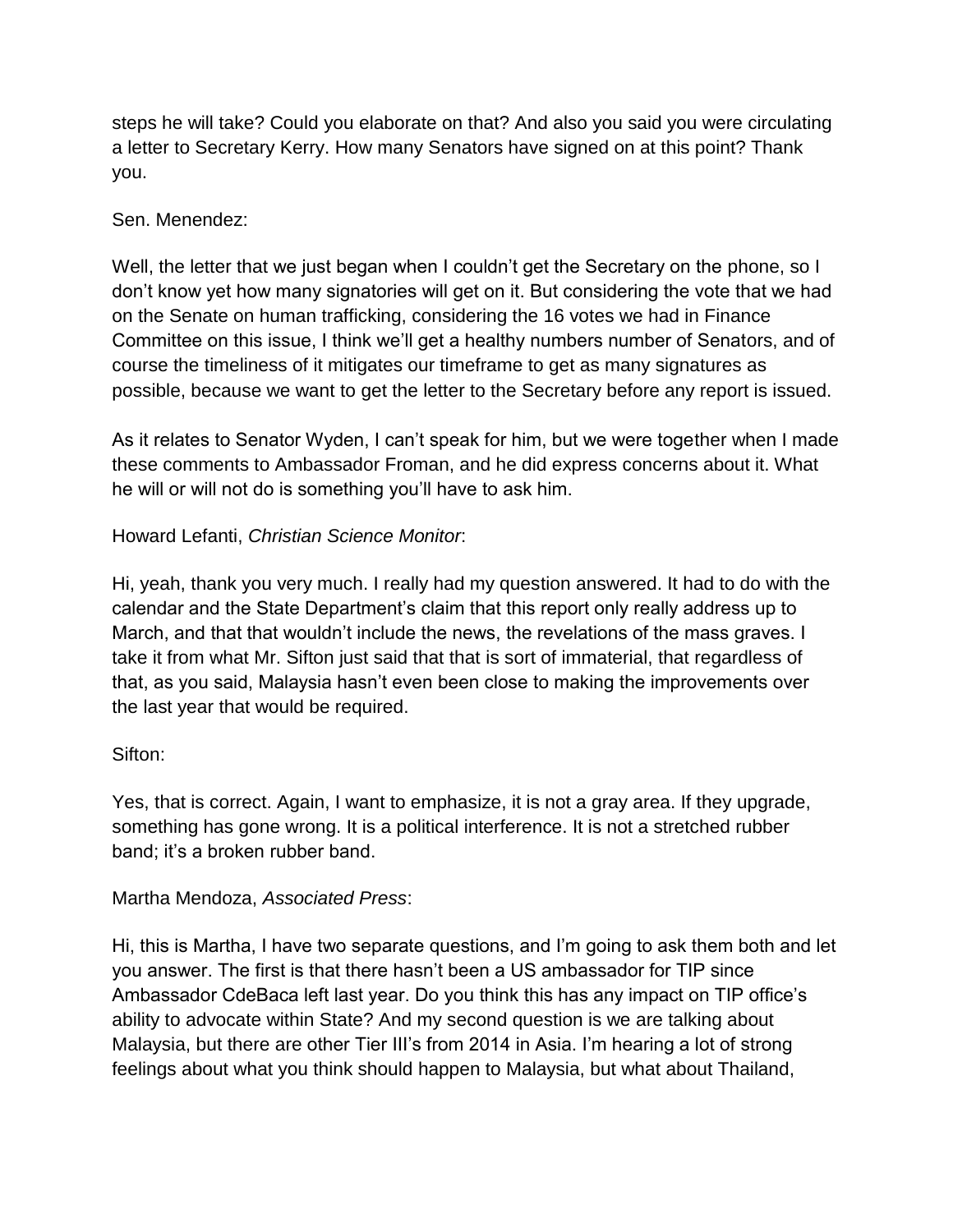which is also Tier III or some of the other countries? Do you think they should stay or move up? What are your thoughts on that?

### Sifton:

I'll go first I guess, because I'm the Asia Advocacy Director. Thailand, absolutely not. Thailand has not done anything to warrant an upgrade. They're not a member of the TPP though, so I don't see a lot of pressure there. On the issue of Luis CdeBaca not being there anymore -- look, I'm going to emphasize again, I have immense faith in the staff of the State Department who've shown persistence, integrity, diligence in putting these reports together. I don't for a minute doubt their integrity. I worry about political interference at high levels, but not among the TIP office. They have done incredible work over the years to put these reports together, and whether the leadership or acting director or what… I know that that office, and they're good people and they're trying to do their jobs.

### Sen. Menendez:

Let me add one thing to what John said. I too have the highest faith in the staff that puts together the TIP report. Our concern, at least my concern, does not relate to them. They've shown extraordinary integrity in work, but I do think that not having an ambassador hurts the TIP office, and from my perspective it is under-resourced and should be a higher priority. While that's not an excuse for any manipulation of Malaysia going from Tier III to Tier II, on the broader question I think it is important to have someone who can both be an advocate internally as well as have the resources necessary for what is — by all of the hearings we've had and all of the work of the people on this phone — a very clear and pressing international concern.

### Mina Pullman, *TV Tokyo*:

Thank you very much. I was wondering if you could reiterate how unusual is the delay of the report being released in July instead of June? Also, can you think of any other possible explanations for this delay?

### Sen. Menendez:

Well, as I said, and I guess John and others who have dealt with it... from my understanding, the TIP report has been published annually in June, and with the exception of its very first report, all subsequent reports, until this year, were released in June. I don't know why the delay, but obviously a delay with the reports that are out there about Malaysia being moved from Tier III to Tier II, if true, is incredibly alarming to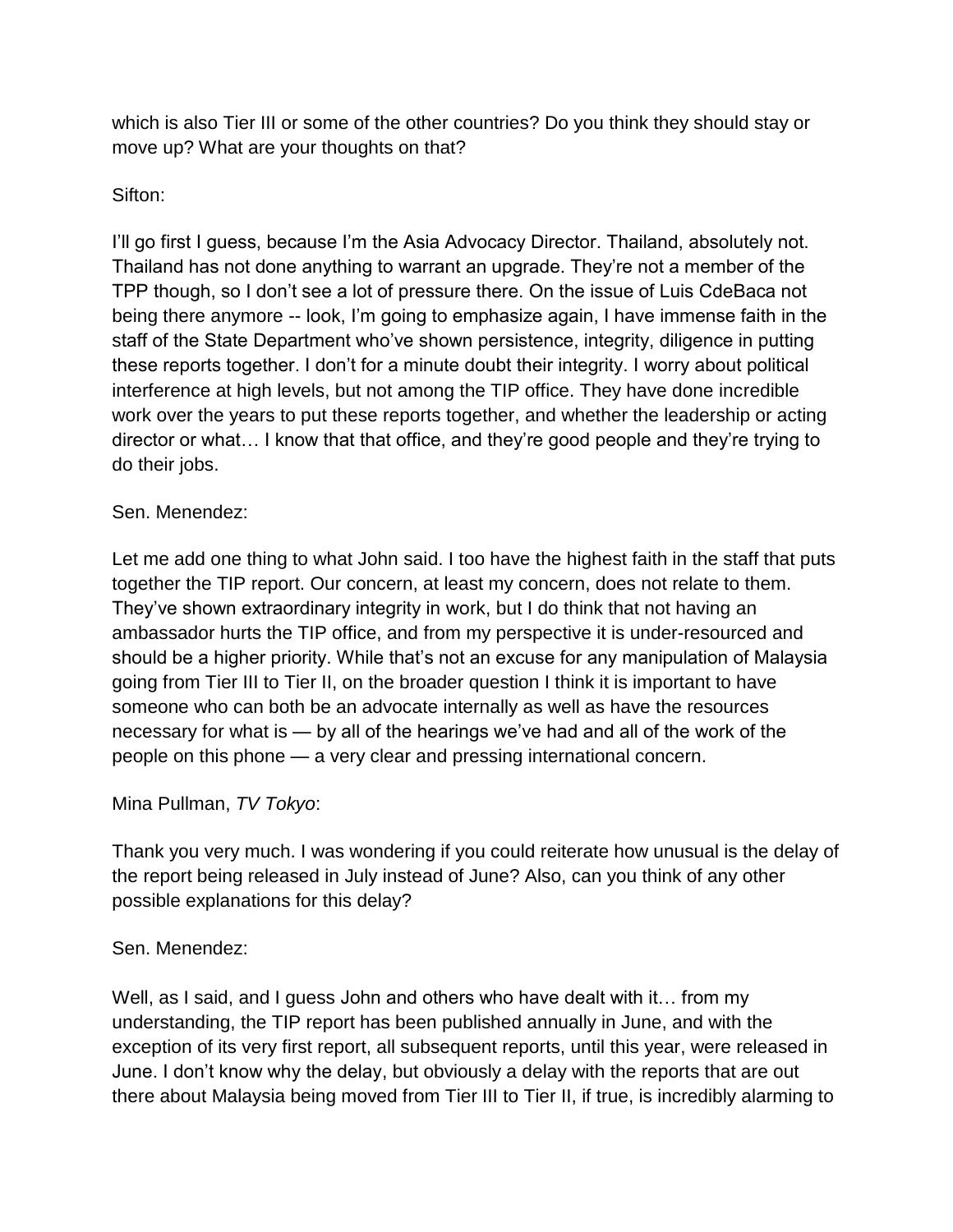me in terms of the report not coming out on time. I don't know about anything that would have subverted the report not to be available in June, like it has been every other year, and I obviously, we've already expressed our concerns about Malaysia's change in the report.

### Andrew Siddons, *New York Times*:

Hi, thank you for taking these questions. My first question is, if the report does upgrade Malaysia next week, can any of you imagine what it could possibly say to justify the upgrade? And two, can any of you think of examples in the past where the report has actually spurred bad actors to improve on their trafficking behavior? Thank you.

### Sifton:

Oh yes. I mean, this report is a motive for countries to improve their record. They don't always show success in doing it, but there is an incentive there and countries have demonstrated that they respond to it. Thailand is a good example. The problem with Thailand, though, is that they don't do enough. They do cosmetic things, like they will launch anti-trafficking raids on brothels and things like that, but it doesn't address the larger problem. It's sort of symbolic — not symbolic, but sort of "Potemkin-type" attempts to get their way out of the Tier III ranking.

As far as the ostensible reasons for Malaysia to be upgraded, I imagine that if you did lack integrity and you did want to write a report that said they did deserve a Tier II upgrade, you would put together a collection of the piecemeal prosecutions there have been — which are few and far between. Fluff them up as much as possible, cite statements that are made — statements of concern. Basically just take everything that you have that demonstrates Malaysia at least acknowledging its trafficking problem, slapping that all together, and calling it progress.

It would be an intense lawyering and rhetorical lift, but I suppose anything is possible.

Ryan Rainey, *Inside U.S. Trade*:

Thank you again, I just have a couple of follow-ups. First of all, Senator Menendez, Mr. Sifton mentioned the idea of having an OIG investigation or a congressional investigation to see if there was any political involvement if Malaysia is upgraded. Is that a strategy that you are willing to endorse, at least on the congressional side? And secondly, for Mr. Sifton, you mentioned I believe this new law — I think it was passed in June. Would the State Department be able to cite any new law as proving that Malaysia had improved its human trafficking record, even if it fell outside of the timescope of the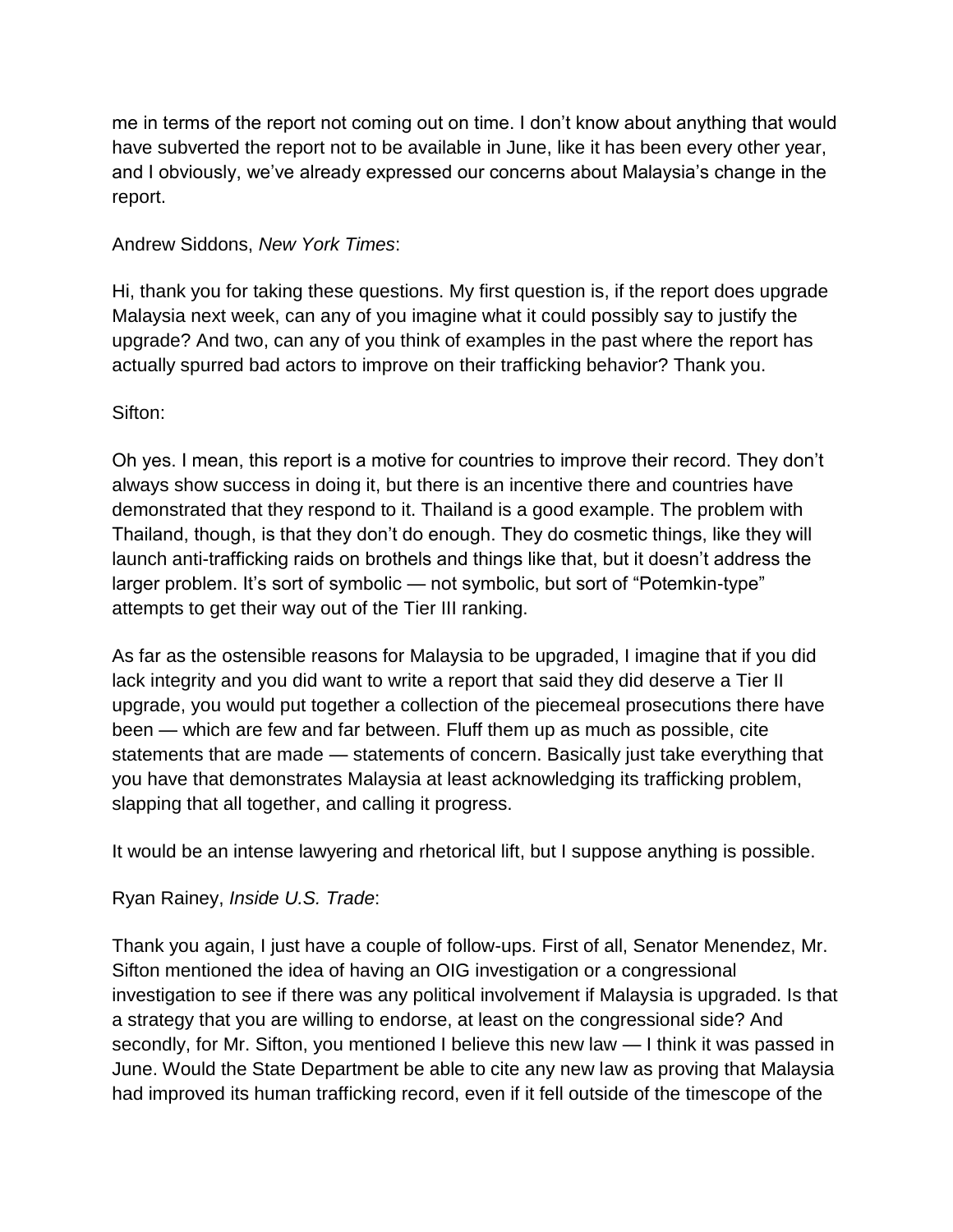review, which ended in March? Can they cite progress, just not cite the problems that they had like the mass graves that fall outside of the review? It's kind of a technical question. Thank you.

### Sen. Menendez:

Well I'll take a stab and let Mr. Sifton answer on the latter part. I'm going to consider any and all options. I already raised in anticipation of my concerns at a Senate Foreign Relations hearing, which was not on this topic per se but included Under Secretary Sewall before us. And while this is not directly in her domain, since other elements of her portfolio are, that deal with human rights and other key issues, I raised it then to wave my saber about my concerns about any politicization of the TIP report, and I made it very clear in a full committee hearing that I had concerns and would see that as a real negative. If in fact — and I keep saying if because we don't have the report - the actual TIP report - we have reports about what will happen - If in fact that happens, then I would first of all urge the chairman, Chairman Corker, who has spent so much time on this issue, on human trafficking, and has a bill that I cosponsored with him from an international perspective, to hold a hearing to conduct inquiries as to what happened. And depending upon whether he is willing to do that or not — if he is, I want to see what that hearing produces. But if he isn't, and there's no other way to satisfy my concerns, I would consider asking for an Inspector General's report.

### Sifton:

On the issue of the timeframe, the criteria laid out by law — and the State Department's own criteria — make it clear that the report is supposed to be about the period the report is about, and if something happens after that, it's not receptive. For Human Rights Watch's report, we have the same sort of rules. We don't go beyond the calendar year, and the State Department's human rights report is the same. It's not within the contours of the criteria set by law to use recent events to report on progress.

With that said, let's say they had made immense progress, you might say "Look, notwithstanding everything else, given that they made such extraordinary progress, we're going to upgrade them for what they've done recently even though it's beyond the period." Well then okay, we're not going to be overly lawyerly about this, but the bottom line is what they've done in the most recent months is not sufficient anyway. So even if you were to extend the period, it's not enough. It's not enough to warrant an upgrade.

### Sen. Menendez: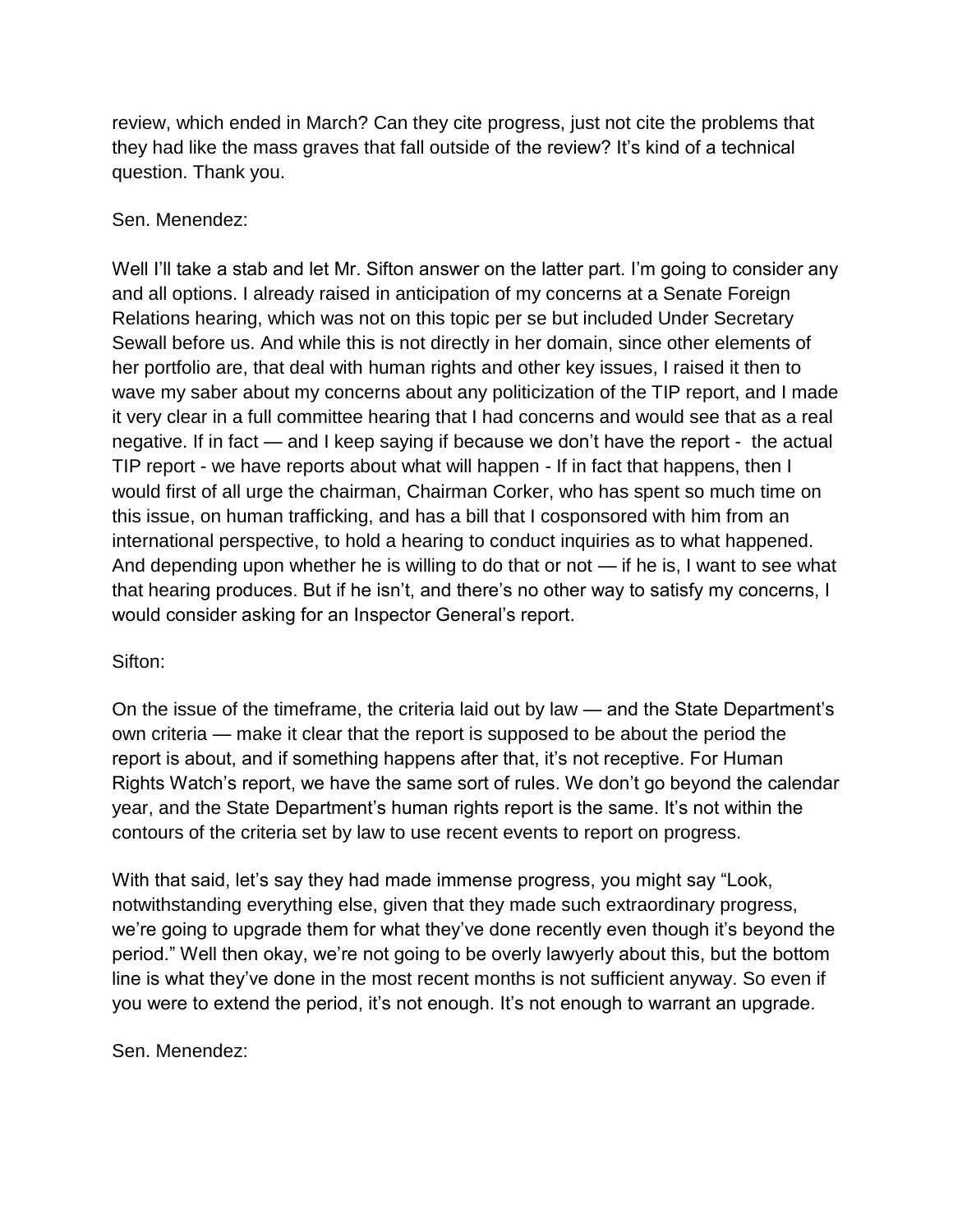Yeah, and I would just add to that, I would find it particularly difficult — I agree with the essence of what John is saying, which is really the core of the argument — I would find it particularly difficult that you would acknowledge an action that Malaysia took in support if you want to consider an upgrade, but not an action that is detrimental to an upgrade, both which happen in a timeframe outside of the reporting period. It's either we consider everything or we stick to the reporting period. From my perspective, you can't have it both ways.

Sifton:

One last thing Ryan, I'd just add when I first heard these reports on Wednesday, journalists contacted us even before it broke, I was shocked and I didn't believe it. I thought this is the kind of thing which doesn't happen. If this happened on *House of Cards*, I would say "Oh that's not plausible." That was how shocked I was, just to give you a sense of how far we are from what the criteria demands. This isn't a gray area. This isn't like Vietnam being a country of particular concern vis-à-vis religious freedom. It's not a gray area where we can argue back and forth. There's really no argument to be had here.

# St. Louis:

I know that Senator Menendez is going to need to leave. Perhaps this could be the last question.

# Zhaiyun Tan, *Inter Press Service*:

Thanks for having this call, and I would like to direct this question to the Tenaganita representative. I just want to know if there have been any prior initiatives taken by the Malaysian government in the whole process of negotiating for the TPP, or has this aspect of the whole trade bill been ignored altogether by the country?

Sifton:

I'm not quite sure I understand your question.

St. Louis:

This question was for Ms. Fernandez, correct?

Tan: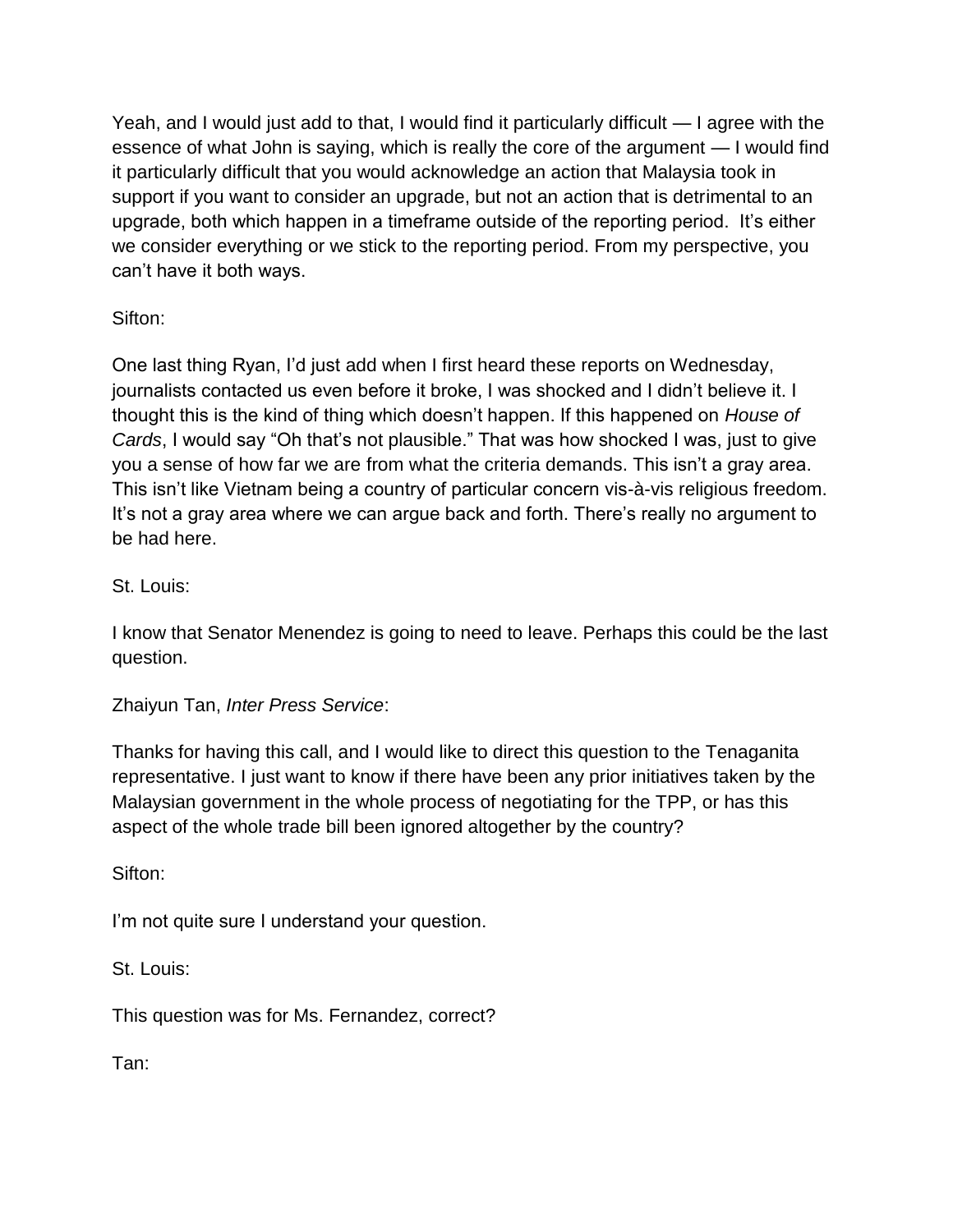Yes, for the representative from Tenaganita.

St. Louis:

Are you still on the call Ms. Fernandez?

Fernandez:

Yes, what was the question please again?

Tan:

Yes, I just want to know, throughout the whole process of negotiating for TPP, has the Malaysian government taken any initiative at all to address the human rights issue, or did they not bring it up at all in the country?

Fernandez:

You're talking about a TPPA report, right?

Tan:

Yes.

Fernandez:

In terms of that, everything is confidential and I understand from when President Barack Obama was here there were conversations and meetings dealing with TPPA, and that was started but it was not a transparent, open information sharing between the civil society and NGO groups.

And I just tell people, talking to this, I would just like to say that last night when the Bangladesh journalists were at the Kuala Lumpur International Airport, these were the boat people who landed at Langkawi Island in Malaysia on humanitarian grounds accepted them, but then they were being, the Bangladeshi immigrants, or rather I would say survivors of jeopardy, were being sent back yesterday. We were shocked that they were chained together, every migrant worker, their feet, they were handcuffed, and they shared a report saying that they were also beaten.

That alone last night was shocking for us which proves Malaysia's track record of human rights. We are looking at survivors of human trafficking. And last night, the first group of Bangladeshis left, and tonight another group of 94 are leaving, but throughout